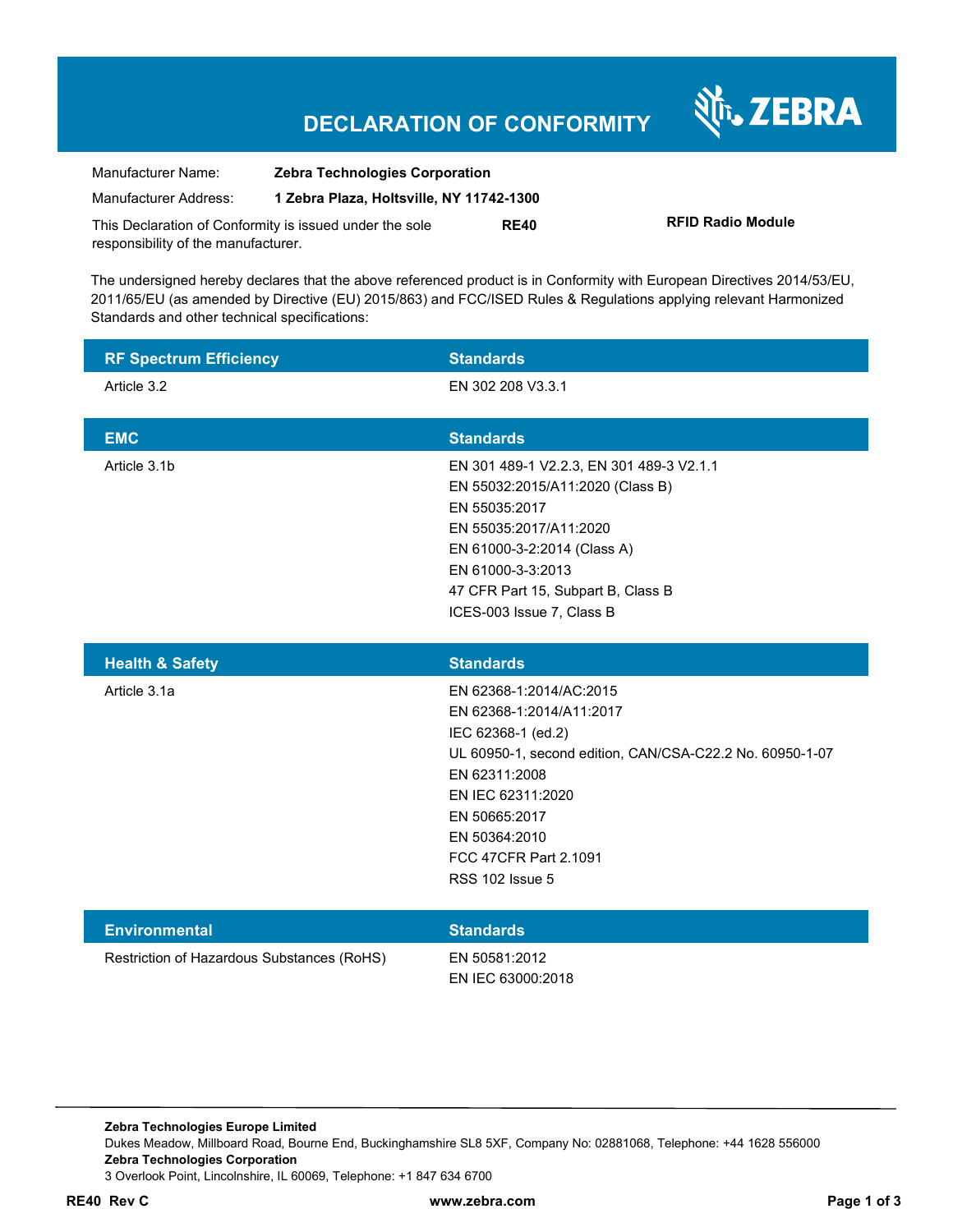

With regard to Directive 2014/53/EU, the conformity assessment procedure referred to in Article 17.2(b) and detailed in Annex III has been followed with the involvement of the following Notified Body for Articles 3.1a, 3.1b and 3.2: **CTC advanced GmbH**, Untertürkheimer Str. 6 – 10 66117 Saarbrücken, Germany

EC-Type Examination Certificate number: T818728M-02-TEC

US company representative for FCC Supplier's Declaration of Conformity (47 CFR Part 2.1071 to 2.1077) is Larry Zhou and can be reached at **larry.zhou@zebra.com.** 

#### **Signed on behalf of Zebra Technologies Corporation**

Place: Bourne End

*(Signature of authorized person)* Date of Affixing the CE Mark: 03 August 2020 Marco Belli Rev: Compared to the control of the control of the control of the control of the control of the control of the control of the control of the control of the control of the control of the control of the control o Sr. Manager, Regulatory **Date: 8 September 2021**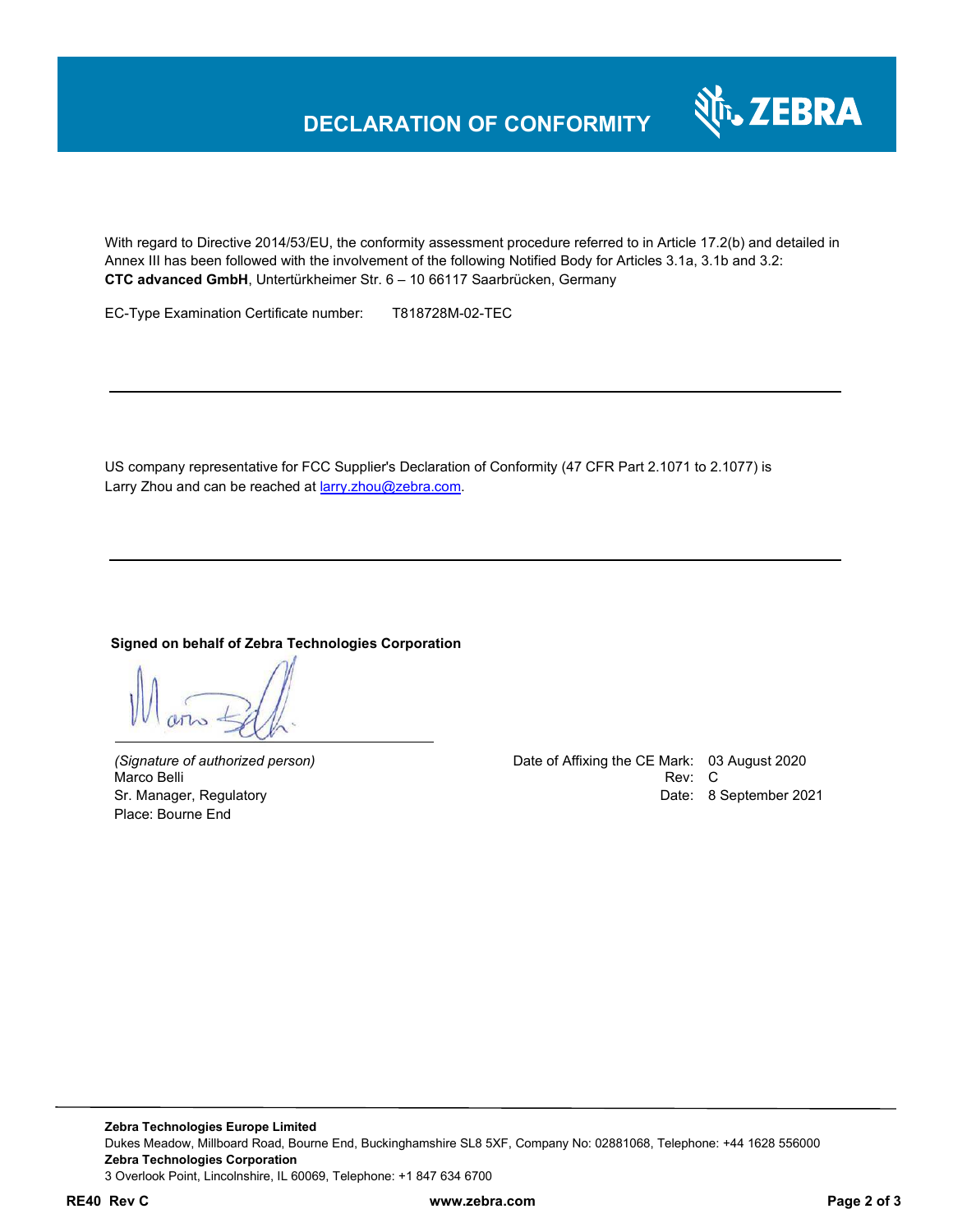# **DECLARATION OF CONFORMITY**



#### **Appendix A**

#### **EU Operating frequencies and maximum power levels**

| Technology  | <b>Operating Frequencies/Bands</b> | <b>Maximum Transmit power level</b> |
|-------------|------------------------------------|-------------------------------------|
| <b>RFID</b> | 865 MHz - 868MHz                   | 33dBm                               |

#### **Accessories:**

**Description Model** None None